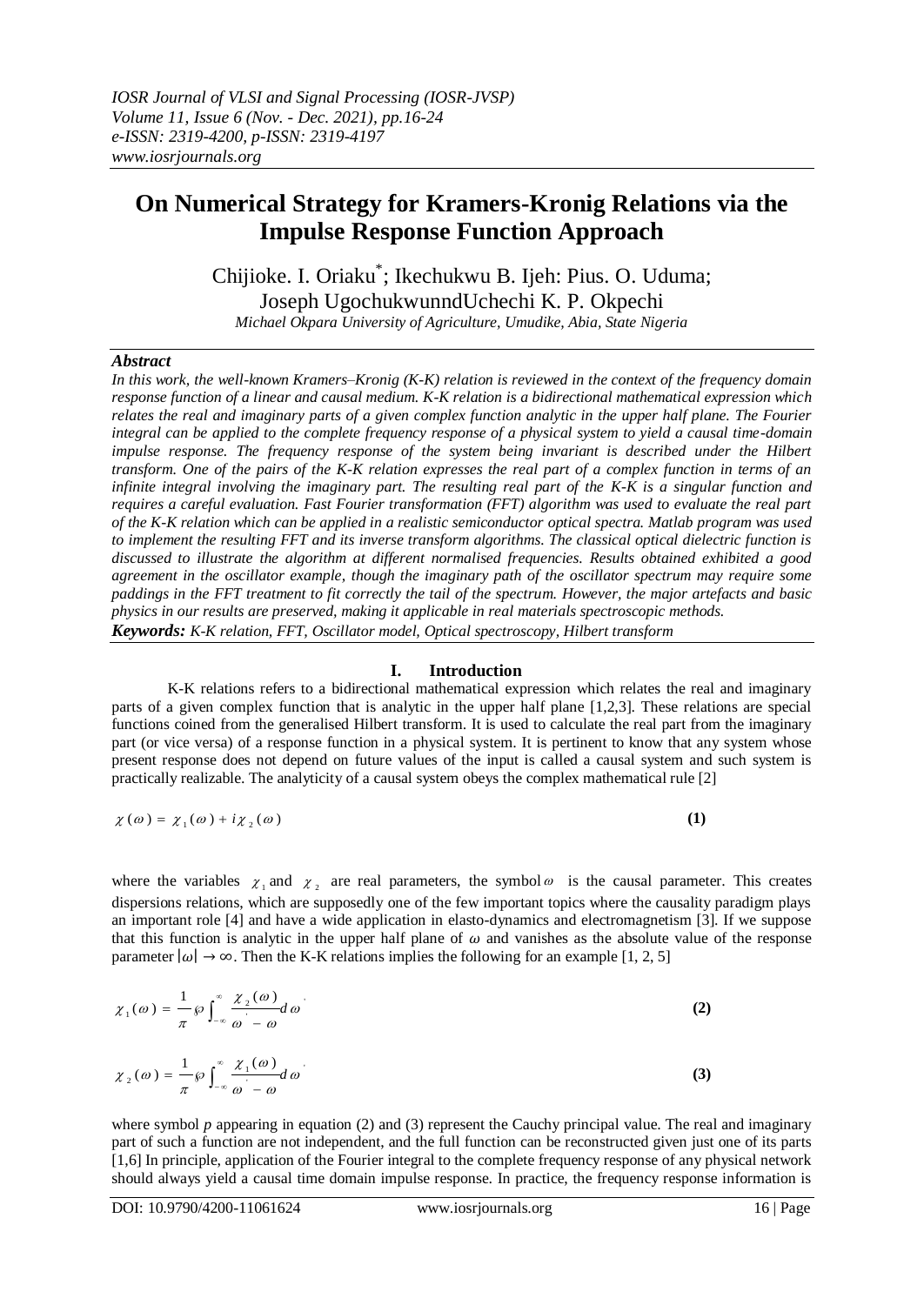often complete on a discrete- frequency point and can contain some measurement errors. K-K formalism can be applied to the response functions of linear systems such as signal processing [1]. For an example, it can be used to explain the relationship between the absorption and refractive index of transparent media. K-K relation implies that observing the dissipative response of a system is sufficient to determine its phase response and vice versa. The integral running from the range  $-\infty$  to  $+\infty$  implies that we know the response at negative frequencies. In most systems, the positive frequency response determines the negative frequency response because  $\chi(\omega)$  is the Fourier transform of a real quantity  $\chi$  ( $t$  –  $t'$ ), hence it can be written

$$
\chi(-\omega) = \chi^*(\omega) \tag{4}
$$

This means that  $\chi_1(\omega)$  is an even function of frequency and  $\chi_2(\omega)$  is odd. Using these properties, the integral can be transformed into one of definite parity by multiplying the numerator and denominator of the integrand by  $(\omega' + \omega)$  and separating, we obtain;

$$
\chi_1(\omega) = \frac{1}{\pi} \wp \int_{-\infty}^{\infty} \frac{\omega' \chi_2(\omega)}{\omega'^2 - \omega^2} d\omega' +
$$
  

$$
\frac{1}{\pi} \wp \int_{-\infty}^{\infty} \frac{\omega' \chi_1(\omega)}{\omega'^2 - \omega^2} d\omega'
$$
 (5)

Since  $\chi_2(\omega)$  is odd, the second integral necessarily vanishes and we are left with

$$
\chi_1(\omega) = \frac{2}{\pi} \wp \int_{-\infty}^{\infty} \frac{\omega' \chi_2(\omega)}{\omega'^2 - \omega^2} d\omega'
$$
 (6)

The same derivative for imaginary parts also gives

$$
\chi_2(\omega) = -\frac{2\omega}{\pi} \wp \int_{-\infty}^{\infty} \frac{\omega' \chi_2(\omega)}{\omega'^2 - \omega^2} d\omega'
$$
 (7)

Equation (6) and (7) are the so called K-K relation in a form that is generally applied for a physically realistic response function [1,2]

#### **II. Theoretical Formulation**

#### **2.1. K-K relation from response function**

For a non-linear and time invariant system, the property of a causal function requires a vanishing impulse response in time domain directed to the K-K relation in frequency domain [7]. The simplest causal function is the Heaviside step function which can simply be defined by the integrals,

$$
u(t) = \begin{cases} \frac{1}{\sqrt{2\pi}} \int_{-\infty}^{\infty} g(\omega) e^{-i\omega t} d\omega, \\ \frac{1}{\sqrt{2\pi}} \int_{-\infty}^{\infty} g(\omega) e^{-i\omega(t-t')} d\omega \end{cases}
$$
(8)

Where  $t = (t - t')$  and  $u(t) = u(t - t') = 0$  such that  $t < 0$  or  $(t - t') < 0$ .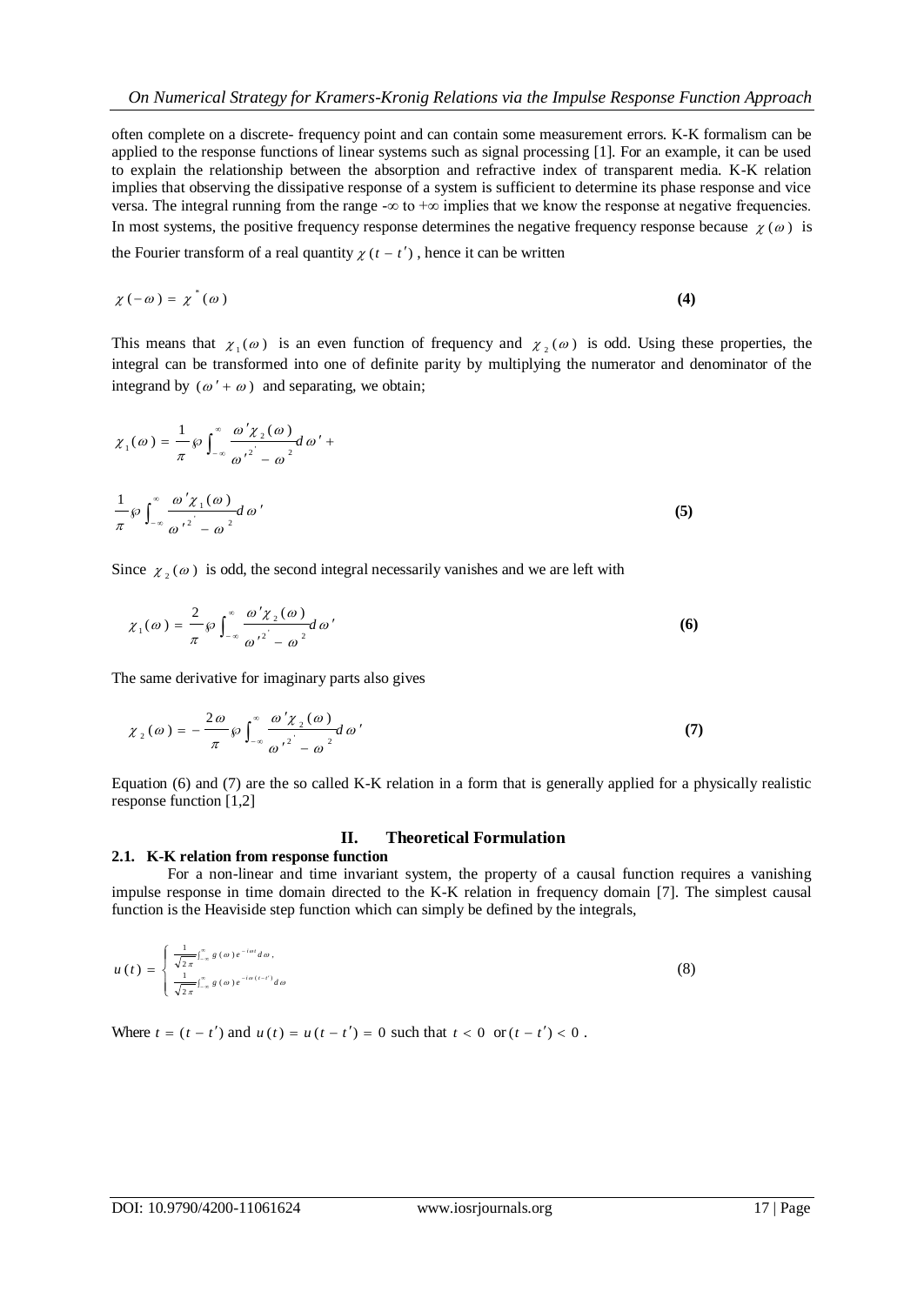

Figure 1: A typical representation of the Heaviside step function. .

Given  $h(t)$  as the impulse response of a linear system,  $H(\omega)$  of the frequency response, then the Fourier transform of the frequency response is given by:

$$
H\left(\omega\right) = \frac{1}{\sqrt{2\,\pi}} \int_{-\infty}^{\infty} h\left(t\right) e^{-j\omega t} dt \tag{9}
$$

If we assume the impulse function,  $h(t) = 0$  such that  $t < 0$ , then it follows that

$$
H\left(\omega\right) = \frac{1}{\sqrt{2\pi}} \int_{-\infty}^{0} h\left(t\right) e^{-j\omega t} dt \tag{10}
$$

$$
H\left(\omega\right) = -\frac{1}{\sqrt{2\pi}} \int_{-\infty}^{0} h\left(t\right) e^{-j\omega t} dt \tag{11}
$$

$$
H\left(\omega\right) = \frac{1}{\sqrt{2\pi}} \int_0^\infty h(t) e^{-j\omega t} dt \tag{12}
$$

Equation (12) as derived above is the frequency domain and the right hand side can be multiplied with the Heaviside step function  $u(t)$  to obtain the convolution equivalence;

$$
H(\omega) = F\left\{h(t)^* u(t)\right\} \tag{13}
$$

Hence the convolution theorem one obtains

$$
F\left\{h\left(t\right)\ast u\left(t\right)\right\} = \frac{H\left(\omega\right)\ast F\left\{u\left(t\right)\right\}}{2\pi} \tag{14}
$$

The Fourier transform of the Heaviside function can be expressed as

$$
F\{u(t)\} = H(t) = \frac{1}{2} + \frac{1}{2} \{\text{sgn}(t)\}\
$$
 (15)

Where the sigmoid function  $sgn(t)$  is depicted in figure 2 and is expressed as

$$
sgn(t) = \begin{cases} 1, t > 0 \\ 0, t = 0 \\ -1, t < 0 \end{cases}
$$
 (16)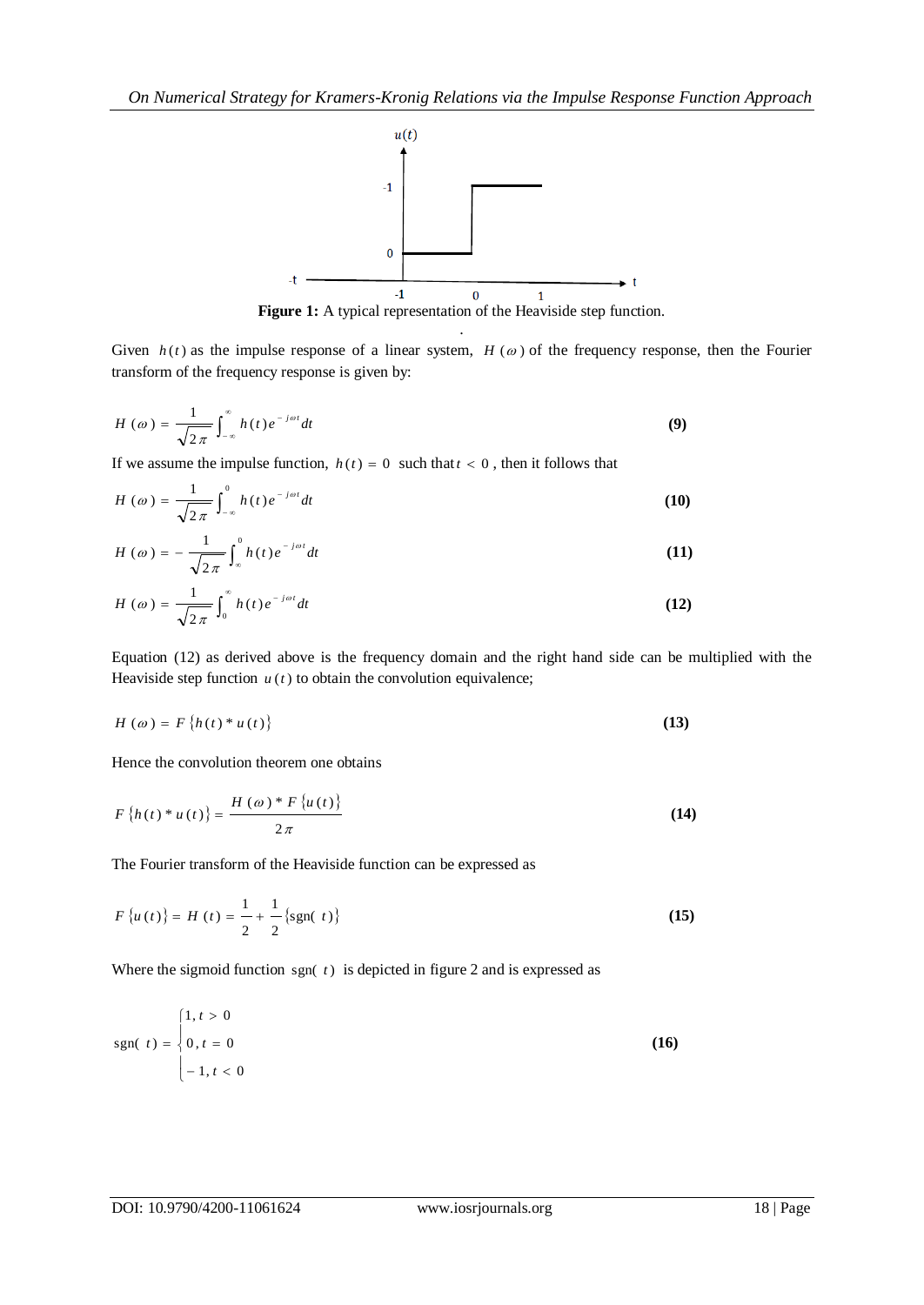

Figure 2: A typical representation of the sigmoid function.

Its Fourier transform of  $sgn(t)$  is given by Thus,

$$
f\left\{\text{sgn}(\ t)\right\} = \begin{cases} \frac{2}{j\omega}, \omega \neq 0\\ 0, \omega = 0 \end{cases}
$$
 (17)

Finding the Fourier function equation (15) one obtains the following;

$$
F\{H(t)\} = f\left\{\frac{1}{2}\right\} + \frac{1}{2} f\{\text{sgn}(t)\}\
$$
 (18)

But  $f\left\{\frac{1}{2}\right\} = \frac{1}{2}\int_0^\infty e^{-t} dt$ J ł  $\mathbf{I}$  $\overline{\mathfrak{l}}$ ₹  $\left($  $2^{\mathsf{J}_0}$ 1 2  $f\left\{\frac{1}{\epsilon}\right\} = \frac{1}{\epsilon} \int_{-\epsilon}^{\infty} e^{-j\omega t} dt$ , where the integral represents the Dirac Delta function which is denoted by  $\delta(\omega)$ ,

from this one obtains that

$$
f\left\{\frac{1}{2}\right\} = \pi \delta \, \left(\omega\right) \tag{19}
$$

Substituting equations (17) and (19) into (18) and putting (19) into equation (14) gives yields the simple equation,

$$
F\left\{h(t)^* u(t)\right\} = H\left(t\right) * \left\{\frac{1}{2\pi} \left(\frac{1}{j\omega} + \pi \delta\left(\omega\right)\right)\right\}
$$
 (20)

Also from equation (13), one obtains

$$
H(\omega) = H(\omega) * \left\{ \frac{1}{2\pi} \left( \frac{1}{j\omega} + \pi \delta \omega \right) \right\}
$$
 (21)

From equation (20), performing the convolution gives, and knowing that  $\omega$  is invariant, the equation becomes

$$
H(\omega) = \frac{1}{\pi} \int_{-\infty}^{\infty} \frac{H(\omega')}{j(\omega - \omega')} d\omega'
$$
 (22)

Considering two different conditions for the frequency responses at  $\omega < 0$  and  $\omega > 0$ , hence equation (22) can be written as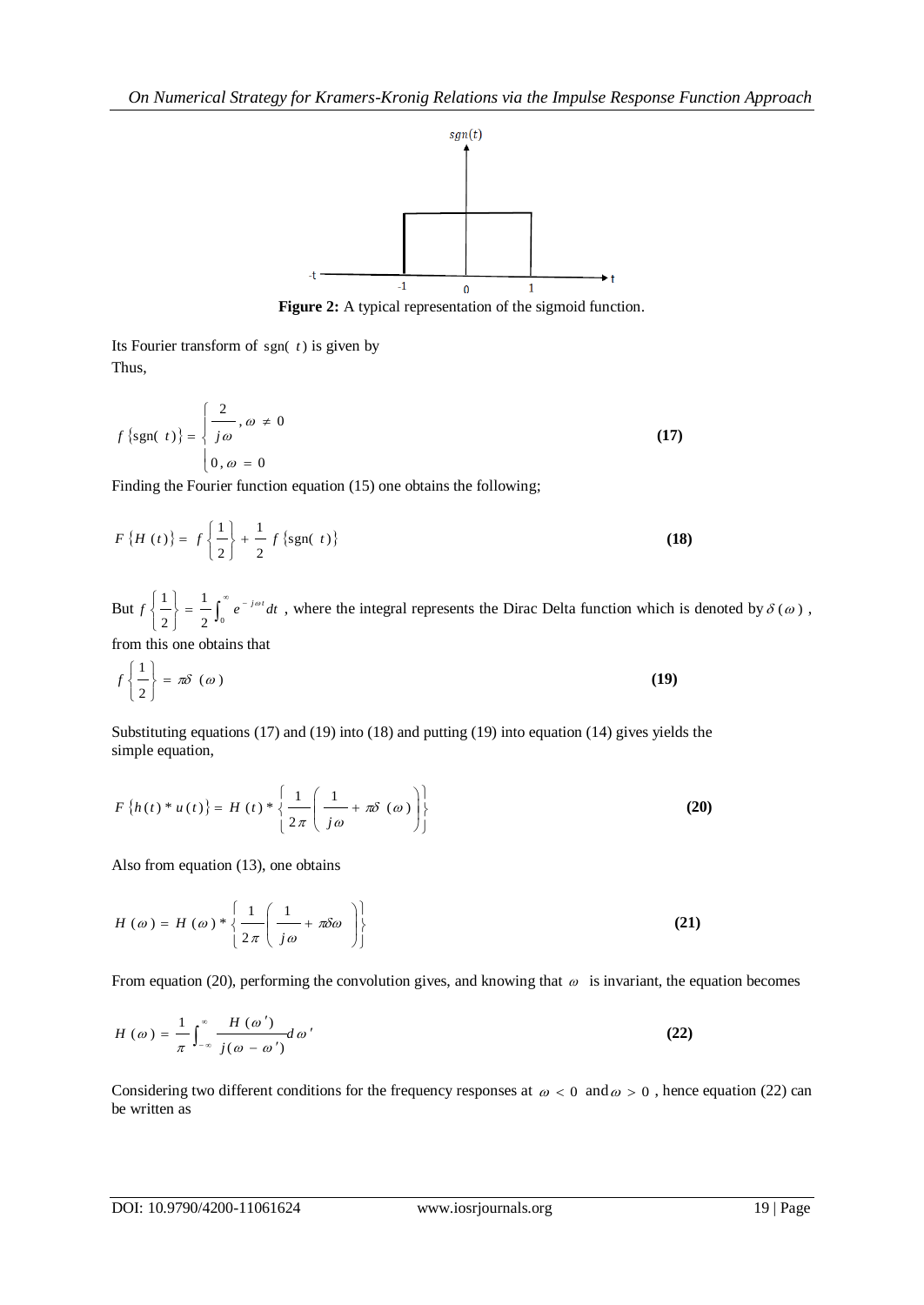$$
\frac{1}{\pi} \int_{-\infty}^{\infty} \frac{H(\omega')}{j(\omega - \omega')} d\omega' = \frac{1}{\pi} \int_{-\infty}^{0} \frac{H(\omega')}{j(\omega - \omega')} d\omega'
$$
\n
$$
+ \frac{1}{\pi} \int_{0}^{\infty} \frac{H(\omega')}{j(\omega - \omega')} d\omega'
$$
\n(23)

From the right hand side, we have that

$$
\frac{1}{\pi} \int_0^\infty \frac{H(\omega')}{j(\omega - \omega')} d\omega' = \frac{1}{\pi} \int_{-\infty}^0 \frac{H(\omega')}{j(\omega - \omega')} d\omega'
$$
 (24)

But since  $H(\omega) = -H(\omega')$  or  $H(\omega) = -H(\omega'')$ ,

We may obtain from the following equation,

$$
\int_0^\infty \frac{H(\omega')}{j(\omega - \omega')} d\omega' = \int_{-\infty}^0 \frac{H(\omega'')}{j(\omega + \omega')} d\omega''
$$
\n(25)

Also the Fourier integral definition,  $H(-\omega'') = H^*(\omega'')$  from equation (22)

$$
H(\omega) = \frac{1}{\pi} \int_{-\infty}^{0} \frac{H(\omega')}{j(\omega - \omega')} d\omega' + \frac{1}{\pi} \int_{0}^{\infty} \frac{H^{*}(\omega'')}{j(\omega + \omega'')} d\omega''
$$

$$
= \frac{1}{j\pi} \int_{0}^{\infty} \frac{H(\omega')}{(\omega - \omega')} d\omega' + \int_{0}^{\infty} \frac{H^{*}(\omega'')}{(\omega + \omega'')} d\omega''
$$
(26)

If we let the frequency  $\omega'' = \omega'$ , we find that

$$
H(\omega) = \frac{1}{j\pi} \left[ \int_0^\infty \frac{(\omega + \omega')H(\omega')d\omega'}{(\omega^2 - {\omega'}^2)} + \frac{(\omega - \omega')H^*(\omega')d\omega'}{(\omega^2 - {\omega'}^2)} \right]
$$
(27)

Separating equation (27) into its real and imaginary parts, we may obtain the following

$$
H\left(\omega\right) = \frac{2}{j\pi} \left[ \int_0^\infty \frac{H_{\text{Im}}\left(\omega'\right) d\omega' - jH_{\text{ike}}\left(\omega'\right)}{\left(\omega^2 - {\omega'}^2\right)} d\omega \right]
$$
 (28)

One can readily obtain the real and imaginary part of the K-K relation from equation (28) as

$$
H_{\text{Re}}\left(\omega\right) = \frac{2}{\pi} \int_0^\infty \frac{\omega'H_{\text{Im}}\left(\omega'\right)}{\left(\omega^2 - {\omega'}^2\right)} d\omega'
$$
 (29)

And

$$
H_{\text{Im}}\left(\omega\right) = -\frac{2}{\pi} \int_0^\infty \frac{\omega H_{\text{Re}}\left(\omega'\right)}{\left(\omega^2 - {\omega'}^2\right)} d\omega'
$$
 (30)

Where the transfer function  $H(\omega)$  is defined by the Fourier transform of the Greens function of a system  $h(t)$ , which is the system's response to an impulsive perturbation. Since  $h(t)$  is a real function,  $H(\omega)$  is a complex function whose real and imaginary parts are even and odd functions of the frequency, respectively. Hence the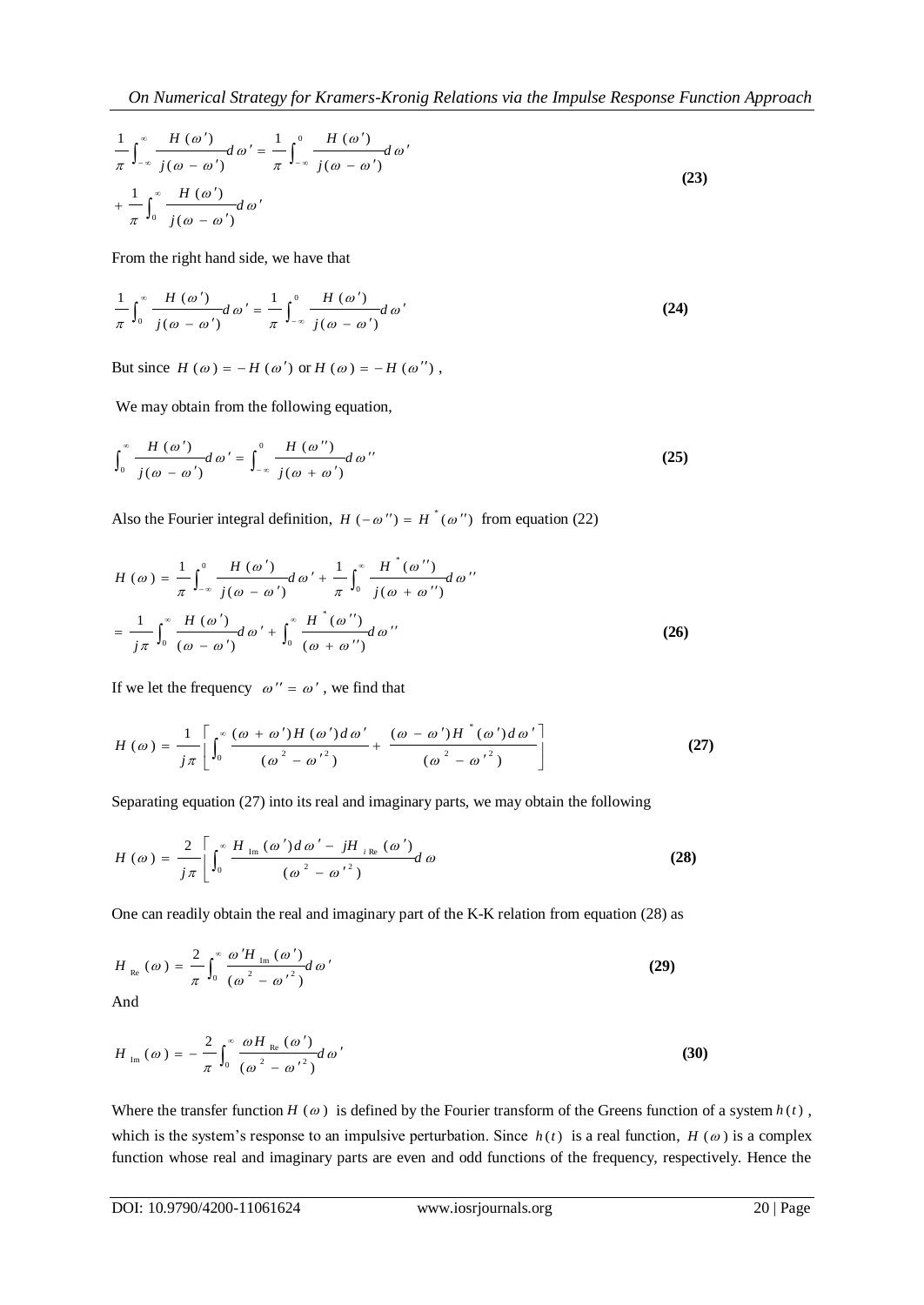real and imaginary parts are not independent of each other. For the equation obtained above to be programmable we apply the form:

$$
H_{\text{Re}}\left(\omega\right) = \frac{1}{\pi} \wp \int_{-\infty}^{\infty} \frac{\omega' H_{\text{Im}}\left(\omega'\right)}{\left(\omega^2 - {\omega'}^2\right)} d\omega'
$$
 (31)

$$
H_{\text{Im}}\left(\omega\right) = -\frac{2}{\pi} \wp \int_{-\infty}^{\infty} \frac{\omega H_{I\text{Re}}\left(\omega'\right)}{\left(\omega^2 - {\omega'}^2\right)} d\omega'
$$
 (32)

Where P is the Cauchy principal value of the integrals. A simple multiplication of the denominator and numerator of equation (30) the integrals by  $(\omega + \omega')$  gives back the K-K relation of equation (29). This will be based on the two conditions [8] (i) that the integral over the frequency domain of an odd function is equal to zero. (ii) That the integral over the whole frequency domain of even function is equal to two times the integral from zero to infinity. Then the equations (31) and (32) above can be written using positive frequencies as:

$$
H_{\text{Re}}\left(\omega\right) = \frac{2\omega'}{\pi} \wp \int_{-\infty}^{\infty} \frac{H_{\text{Im}}\left(\omega'\right)}{\left(\omega^2 - {\omega'}^2\right)} d\omega'
$$
 (31)

$$
H_{\text{Im}}(\omega) = -\frac{2}{\pi} \wp \int_{-\infty}^{\infty} \frac{\omega H_{I \text{Re}}(\omega')}{(\omega^2 - {\omega'}^2)} d\omega'
$$
 (32)

where symbol  $\wp$  represents the Cauchy principal value of the integral. A simple multiplication of the denominator and numerator of equation (30) the integrals by  $(\omega + \omega')$  gives back the K-K relation of equation (29). This will be based on the two conditions [8] (i) that the integral over the frequency domain of an odd function is equal to zero. (ii) That the integral over the whole frequency domain of even function is equal to two times the integral from zero to infinity. Then the equations (31) and (32) above can be written using positive frequencies as:

$$
H_{\text{Re}}\left(\omega\right) = \frac{2\,\omega'}{\pi} \wp \int_{-\infty}^{\infty} \frac{H_{\text{Im}}\left(\omega'\right)}{\left(\omega^2 - {\omega'}^2\right)} d\,\omega' \tag{33}
$$

$$
H_{\text{Im}}(\omega) = -\frac{2\omega}{\pi} \wp \int_{-\infty}^{\infty} \frac{\omega H_{I_{\text{Re}}}(\omega')}{(\omega^2 - {\omega'}^2)} d\omega'
$$
 (34)

This will result to the numerical solution of the Kramers-Kronig relation.

#### **2.2. Numerical Implementation of K-K Relation Using the Discrete Fourier Transformation (DFT) Algorithm**

A numerical recipe of the discrete Fourier transform is actualized using the FFT algorithm. This can be developed allowing the K-K relation to be calculated for half of the frequencies at the same time. The fast Fourier transform method is based on the fact that both real and imaginary parts of the K-K integrals are proportional to the convolution products between the real and imaginary components and the function  $1/\omega$ . Applying Fourier transform to both sides of the equations (33) and (34) using the Time-Convolution Theory yields,

$$
f\left\{H_{\text{Re}}\left(\omega\right)\right\} = \frac{1}{\pi} f\left\{H_{\text{Im}}\left(\omega\right)\right\} f\left[\frac{1}{\omega}\right]
$$
\n
$$
f\left\{H_{\text{Im}}\left(\omega\right)\right\} = \frac{1}{\pi} f\left\{H_{\text{Re}}\left(\omega\right)\right\} f\left[\frac{1}{\omega}\right]
$$
\n(36)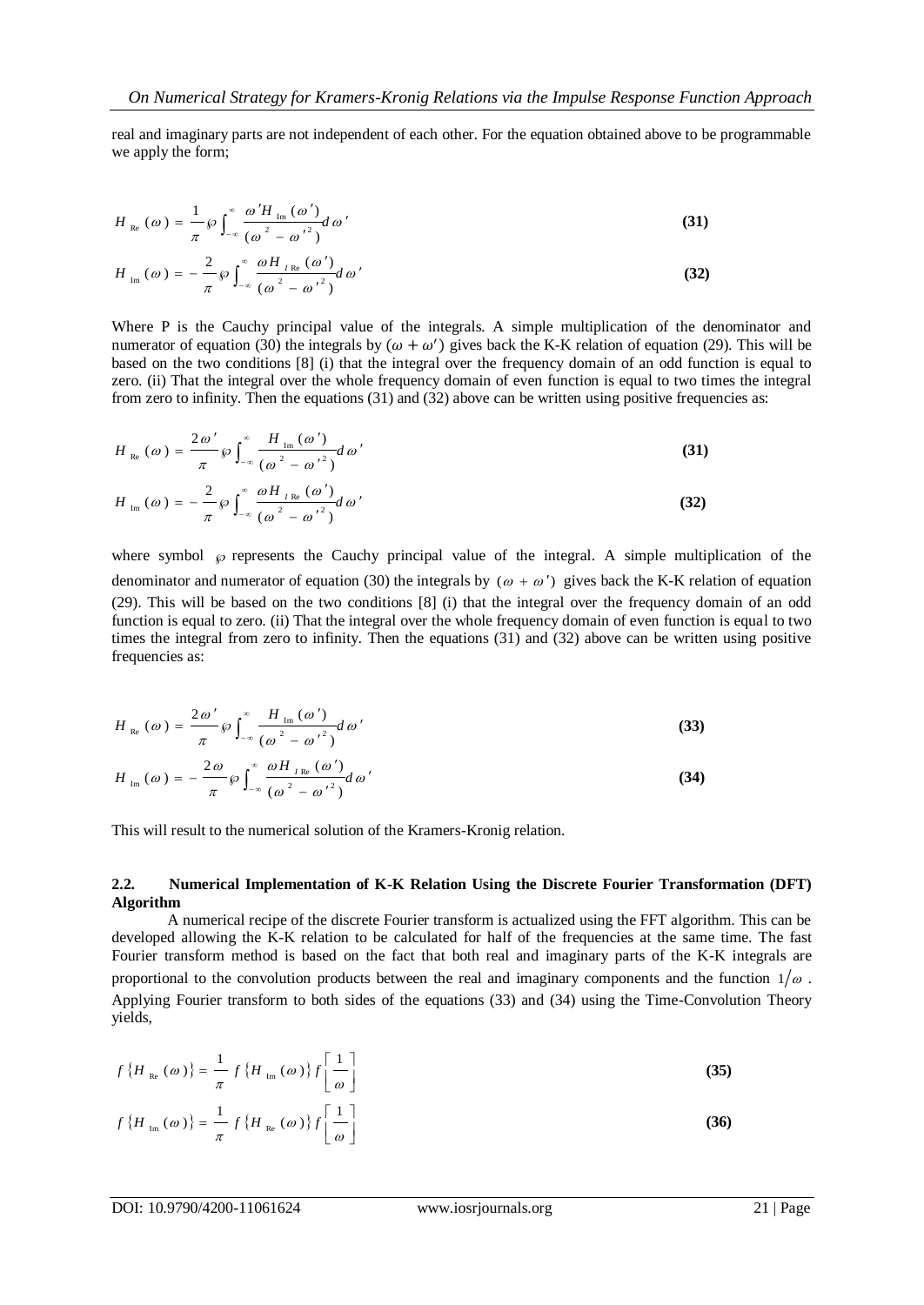The Fourier transform for real and imaginary parts can be calculated numerically, while that of the is already

analytically to be, 
$$
f\left[\frac{1}{\omega}\right] = -j
$$
 only if  $f\left[\frac{1}{\omega}\right]$  and  $\tau > 0$  and  $f\left[\frac{1}{\omega}\right] = j$  if  $\tau < 0$ 

Where  $\tau$  is equal to the conjugate variable of  $\omega$  and  $j = \sqrt{-1}$ . The real and imaginary parts for all the frequencies is then obtained by taking into account the inverse Fourier transform upon the products of these two functions. To make a numerical calculation of the convolution of equation (30), it must be reorganized in order to fulfil the requirements of this calculus. Due to parity of the functions, integrals in (30) are completely solved by splitting them into two integrals and calculation just the positive frequency domain. Interchanging the limits of the first integral removes the negative sign. But the frequency  $\omega'$  can be swapped with  $(-\omega)$ , noting that  $H_{Im}(\omega) = -H_{Im}(-\omega')$ . Substituting equation (35) into (34) and after a little algebra, one obtains the real and the imaginary parts of the K-K relations for the frequency domain namely;

$$
H_{\text{Re}}\left(\omega\right) = -\frac{1}{\pi}\wp \int_0^\infty \frac{H_{\text{Im}}\left(\omega'\right)}{\left(\omega - \omega'\right)} d\omega'
$$
 (37)

$$
H_{\text{Im}}(\omega) = -\frac{1}{\pi} \wp \int_0^\infty \frac{\omega H_{\text{Re}}(\omega')}{(\omega - \omega')} d\omega'
$$
 (38)

#### **III. Results And Discussion**

The resulting equations of the K-K relation which are numerically programmable were implemented in MATLAB's Discrete Fourier Transform (DFT). The DFT is a complex invertible linear transform. If we have a vector,  $x$  it can be transformed into another vector  $X$  in the fast Fourier transform. MATLAB application for the DFT is quite simple since it has in-built libraries for the FFT and its inverse fast Fourier transform component (iFFT) having vector of length N. The function  $\text{fft}(x)$  and its corresponding inverse ifft $(X)$  transforms are numerically implemented as the following [9,10,11]:

$$
X_{k} = \sum_{k=1}^{N} x_{k} \omega_{N}^{(j-1)(k-1)}
$$
(39)  

$$
x_{k}(X) = \frac{1}{N} \sum_{k=1}^{N} X_{k} \omega_{N}^{(-j-1)(k-1)}
$$
(40)

Where  $\omega_N = e^{-2\pi i/N}$  $\omega_N = e^{-2\pi}$  $= e^{-2\pi i/2}$ . Equations (38) and (39) can readily be programmed or obtained directly from Matlab libraries as functions usage  $fft(x)$  and  $iff(x)$  respectively.



**Figure 3:** Plots of real part of the optical dielectric function  $\varepsilon_r(\omega)$  as a function of frequency detuning  $(\omega - \omega_0)/\omega$  for the calculated (red) and analytical (black).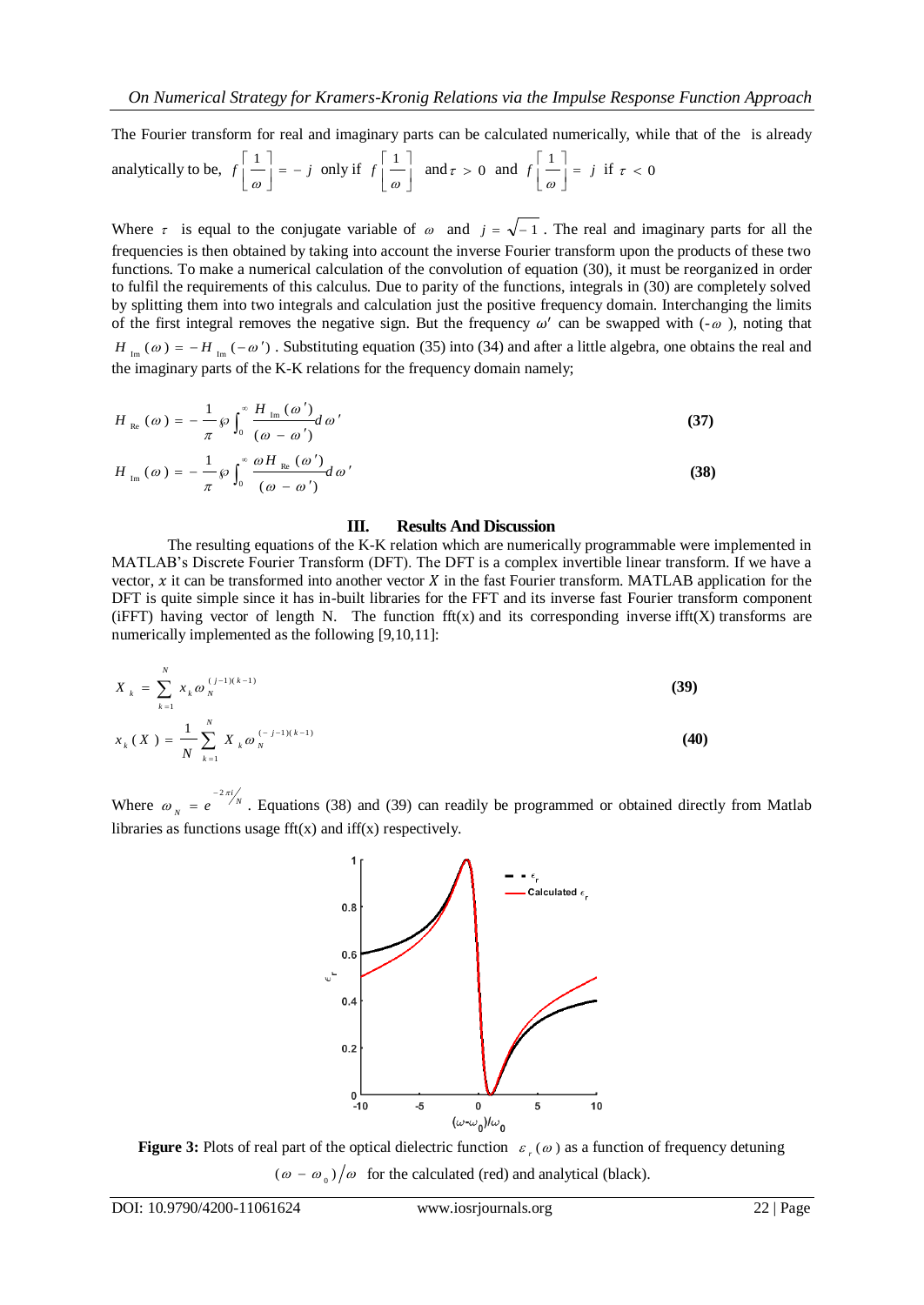

**Figure 4:** Plots of imaginary part of the optical dielectric function  $\varepsilon_i(\omega)$  as a function of frequency detuning  $(\omega - \omega_0)/\omega$  for the calculated (red) and analytical (black) spectra.

As an example in this paper to illustrate the algorithm at different normalised frequencies. Let us consider the well-known classical dielectric function emanating from the Fourier transform of the retarded Green's [2].

$$
\varepsilon(\omega) = 1 - \omega_{\rho l}^2 \delta(\omega - \omega_0)
$$
 (41)

The symbols  $\omega_{\rho l}$  and  $\omega_0$  are respectively the plasma frequency, critical frequency and photon frequency. It is convenient to simply approximate the delta function appearing in equation (42) as the well-known Lorentzian linewidth.  $\delta(\omega - \omega_0) = 1/\omega + i\gamma$ . The symbol  $\gamma$  represents the materials broadening parameter which approximates the level of scattering or relaxation of quasi-particles in the real semiconductor material medium. Hence one obtains after some algebra the closed form solution of both the real  $\epsilon_r(\omega)$  and  $\epsilon_i(\omega)$  the imaginary parts given respectively as

$$
\varepsilon_r(\omega) = 1 - \frac{\omega_{\rho l}^2}{2\omega_0} \frac{1}{((\omega - \omega_0)^2 + \gamma^2)}
$$
(42)

$$
\varepsilon_i(\omega) = \frac{\omega_{\rho i}}{2\omega_0} \frac{1}{\left(\left(\omega - \omega_0\right)^2 + \gamma^2\right)}
$$
(43)

The plots of the classical optical dielectric function and their corresponding KKT obtained by MATLAB FFT algorithm are depicted as shown in figures 3 and figure 4 above. In figure 2 above, the calculated (FFT) real dielectric function  $\varepsilon_r(\omega)$  show a good agreement with the analytical dielectric function (black). In figure 4, the calculated and analytically obtained imaginary dielectric function  $\varepsilon_i(\omega)$  show good agreement at the resonant peak. The little deviation in the calculated  $\varepsilon_i(\omega)$  within the vicinity of the normalised resonant frequency may be compensated by frequency padding. However, the accurate estimate of the amplitude and their corresponding resonance frequencies are genuinely guaranteed (Haug and Koch, 2004).This thus paves a way for a wide application in material data analysis such as in absorption and photoluminescence spectroscopy.

## **IV. Conclusion**

In this study, we have reviewed the derivation of the dispersions relations arising from the K-K transformation via the frame work of the causal time-domain impulse response function. This approach was seen to exhibit a resonant behavior for the K-K relations over finite frequency bands. Using the algorithmic approach for the implementation of the K-K relation in MATLAB, well and consist results were reproduced when applied to the simple case of the dielectric function of a simple oscillator model. The results obtained offer a promising spectroscopic estimates in materials data analysis with the prior knowledge of the real or imaginary part of any complex material spectroscopic property and vice versa. Though, the methods of our calculation